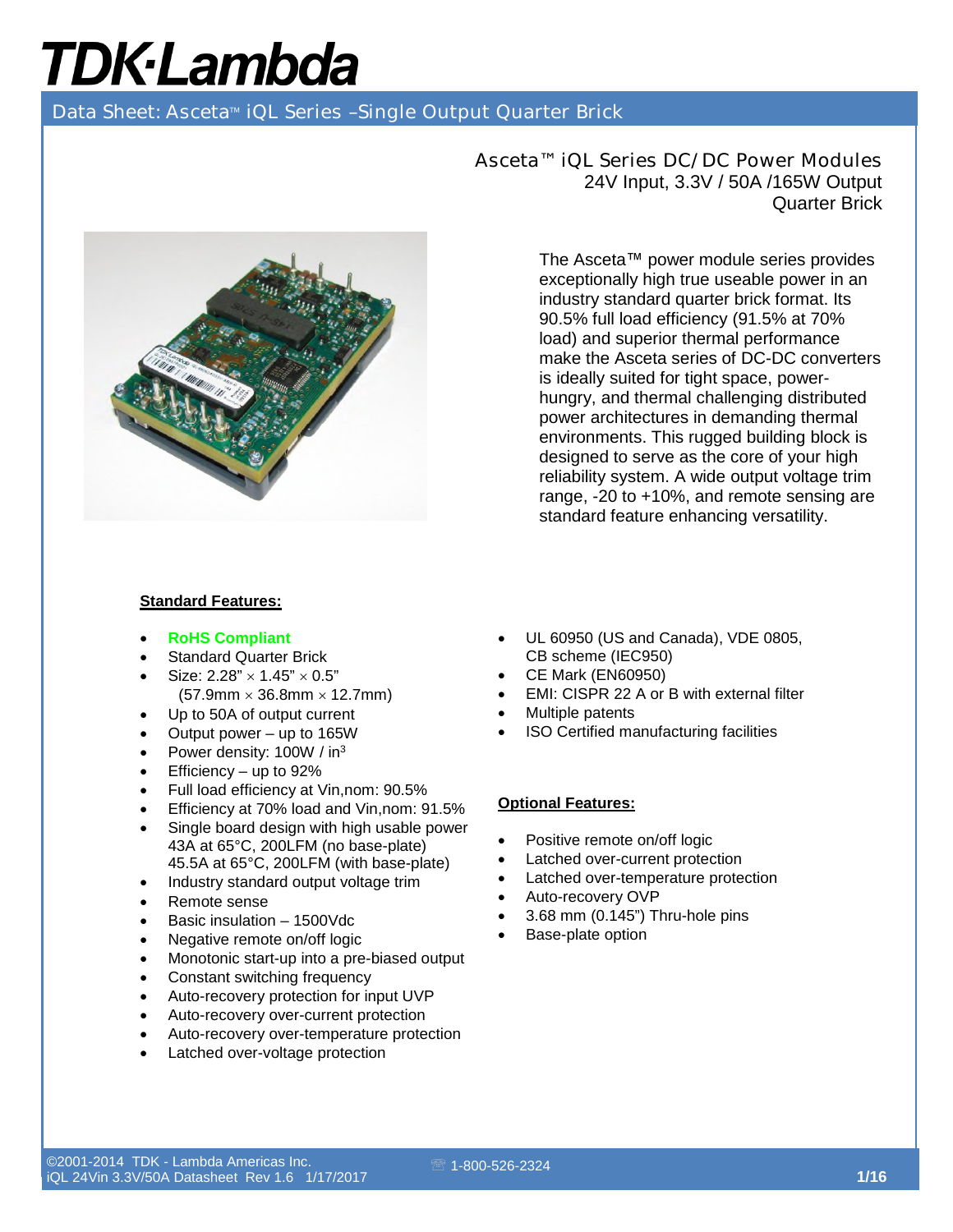# **TDK-Lambda**

Data Sheet: Asceta<sup>™</sup> iQL Series -Single Output Quarter Brick

This page intentionally left blank

#### **TDK - Lambda Americas Inc.**

401 Mile of Cars Way, Suite 325 National City, California 91950

Phone 1-800-526-2324 www.us.tdk-lambda.com/lp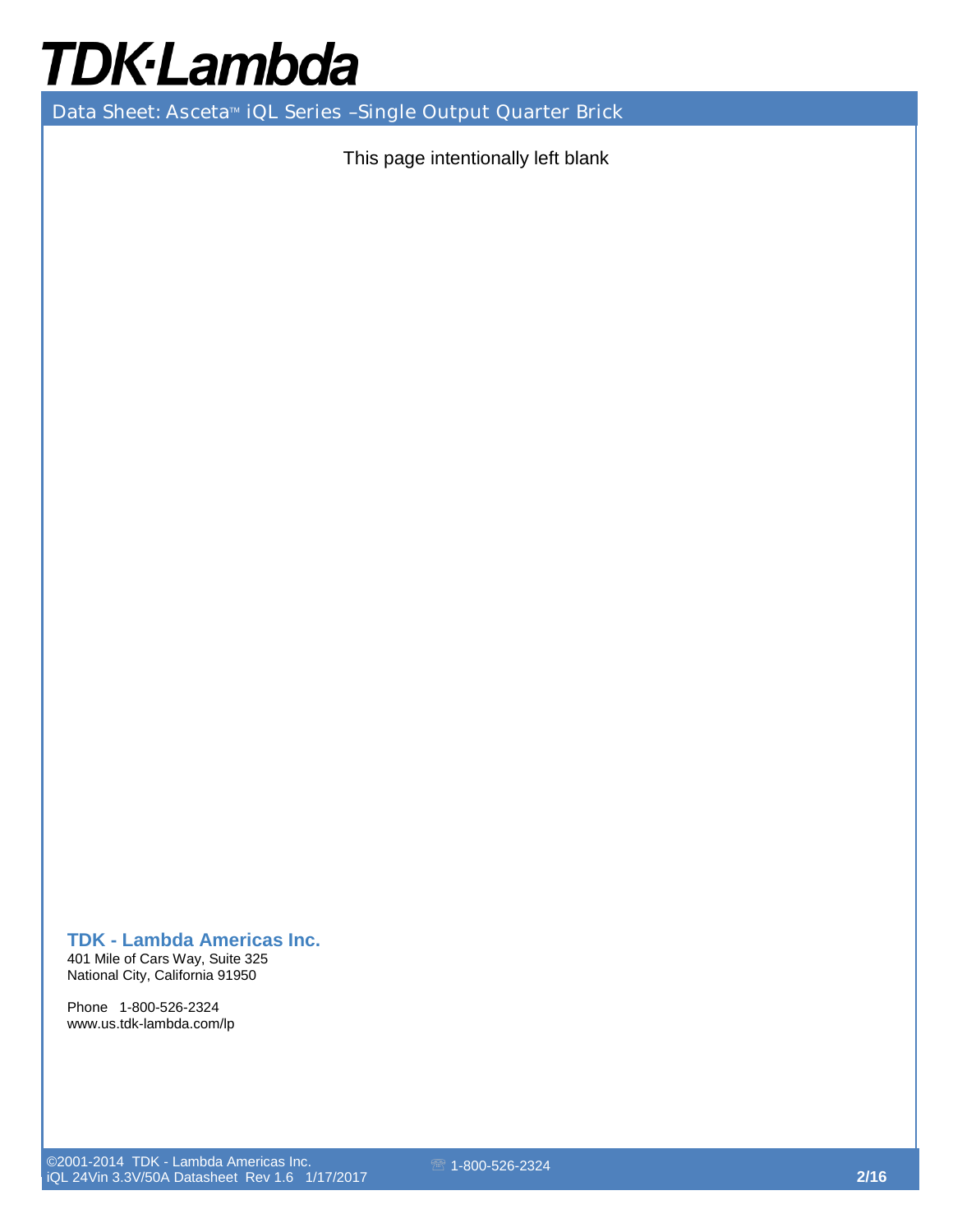Data Sheet: Asceta<sup>™</sup> iQL Series -Single Output Quarter Brick

### **Mechanical Specification:**

Dimensions are in mm [in]. Unless otherwise specified tolerances are:  $x.x \pm 0.5$  [0.02], x.xx and x.xxx  $\pm$  0.25 [0.010].



Recommened hole pattern (top view)

#### **Pin Assignment:**

| <b>PIN</b> | <b>FUNCTION</b> | <b>PIN</b> | <b>FUNCTION</b> |
|------------|-----------------|------------|-----------------|
|            | $Vin(+)$        | 4          | $Vo(-)$         |
| 2          | On/Off          | 5          | Sense(-)        |
| 3          | $Vin(-)$        | 6          | Trim            |
|            |                 |            | $Sense(+)$      |
|            |                 | 8          | $Vol(+)$        |

Pin base material is copper with gold plating. The maximum module weight with base plate is 70g (55g open-frame).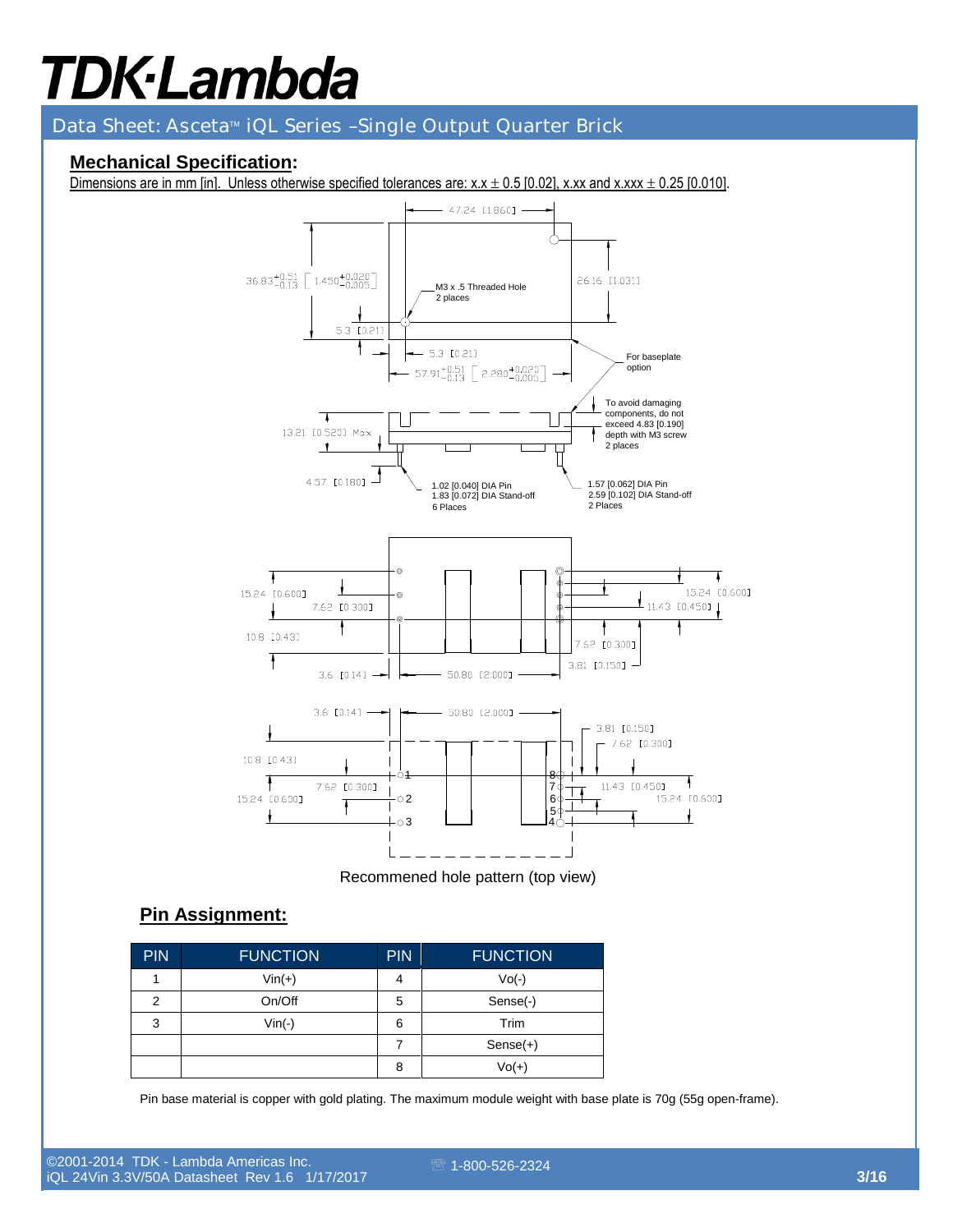## **TDK-Lambda**

### Data Sheet: Asceta<sup>™</sup> iQL Series -Single Output Quarter Brick

### **Absolute Maximum Ratings:**

Stress in excess of Absolute Maximum Ratings may cause permanent damage to the device.

| <b>Characteristic</b>                  | <b>Min</b>        | <b>Max</b>   | <b>Unit</b> | <b>Notes &amp; Conditions</b>                                                                                                                                                                                                        |
|----------------------------------------|-------------------|--------------|-------------|--------------------------------------------------------------------------------------------------------------------------------------------------------------------------------------------------------------------------------------|
| Continuous Input Voltage               | $-0.5$            | 40           | Vdc         |                                                                                                                                                                                                                                      |
| <b>Transient Input Voltage</b>         | $\qquad \qquad -$ | 50           | Vdc         | $100 \text{mS}$ max.                                                                                                                                                                                                                 |
| <b>Isolation Voltage</b>               |                   |              |             |                                                                                                                                                                                                                                      |
| Input to Output<br>Input to Base-plate | $---$<br>$- - -$  | 1500<br>1500 | Vdc.<br>Vdc | <b>Basic Insulation</b><br><b>Basic Insulation</b>                                                                                                                                                                                   |
| Storage Temperature                    | $-55$             | 125          | °С          |                                                                                                                                                                                                                                      |
| Operating Temperature Range (Tc)       | $-40$             | 120          | °С          | Measured at the location specified in the thermal<br>measurement figure. Maximum temperature varies<br>with model number, output current, and module<br>orientation - see curve in thermal performance<br>section of the data sheet. |
|                                        |                   |              |             |                                                                                                                                                                                                                                      |

### **Input Characteristics:**

Unless otherwise specified, specifications apply over all Rated Input Voltage, Resistive Load, and Temperature conditions.

| <b>Characteristic</b>                                   | <b>Min</b> | <b>Typ</b> | <b>Max</b> | <b>Unit</b> | <b>Notes &amp; Conditions</b> |                                                                         |
|---------------------------------------------------------|------------|------------|------------|-------------|-------------------------------|-------------------------------------------------------------------------|
| <b>Operating Input Voltage</b>                          |            | 18         | 24         | 36          | Vdc                           |                                                                         |
| Maximum Input Current<br>50A                            |            | ---        | ---        | 12          | A                             | $V$ in = 0 to Vin, max, $I_0$ = $I_0$ , max, $V_0 = V_0$ , nom          |
|                                                         |            |            |            |             |                               |                                                                         |
| Turn-on Voltage                                         |            | ---        | 16.9       | ---         | Vdc                           |                                                                         |
| Turn-off Voltage                                        |            | ---        | 16.0       | ---         | Vdc                           |                                                                         |
| <b>Hysteresis</b>                                       |            | ---        | 0.9        | ---         | Vdc                           |                                                                         |
| Startup Delay Time from application of input<br>voltage |            | ---        | 18         |             | mS                            | $Vo = 0$ to 0.1*Vo, nom; on/off = on,<br>lo=lo,max, Tc=25°C             |
| Startup Delay Time from on/off                          |            | ---        | 3          | ---         | mS                            | $Vo = 0$ to 0.1*Vo, nom; $ Vin = Vi$ , nom,<br>$lo = Io.max.Tc = 25°C$  |
| Output Voltage Rise Time                                |            | ---        | 30         | ---         | mS                            | lo=lo,max,Tc=25°C, Vo=0.1 to 0.9*Vo,nom                                 |
| Inrush Transient                                        |            | ---        | ---        | 0.02        | $A^2s$                        | Exclude external input capacitors                                       |
| Input Reflected Ripple                                  |            | ---        | 2          |             | mApp                          | See input/output ripple and noise<br>measurements figure; $BW = 20 MHz$ |
| Input Ripple Rejection                                  |            | ---        | 60         | ---         | dB                            | @120Hz                                                                  |

\* Engineering Estimate

**Caution**: The power modules are not internally fused. An external input line normal blow fuse with a maximum value of 20A is required; see the Safety Considerations section of the data sheet.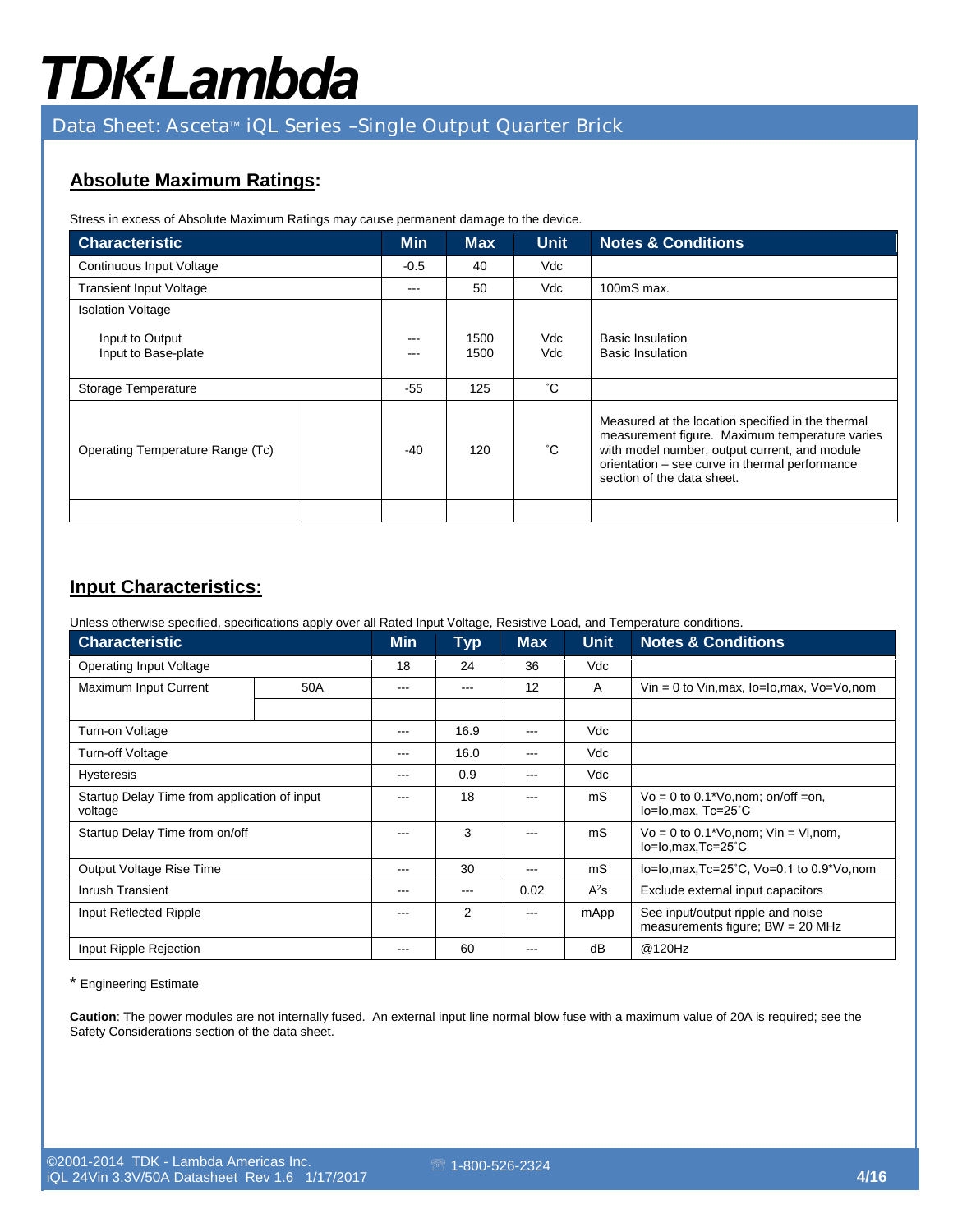# **TDK-Lambda**

Data Sheet: Asceta<sup>™</sup> iQL Series -Single Output Quarter Brick

### **Electrical Data:**

#### **iQL24050A033V-000 through -0x9: 3.3V, 50A, 165W Output**

| <b>Characteristic</b>                    | <b>Min</b>     | <b>Typ</b>     | <b>Max</b> | <b>Unit</b> | <b>Notes &amp; Conditions</b>                                                                                                                                                                                                                         |
|------------------------------------------|----------------|----------------|------------|-------------|-------------------------------------------------------------------------------------------------------------------------------------------------------------------------------------------------------------------------------------------------------|
| Output Voltage Initial Setpoint          | 3.23           | 3.3            | 3.37       | Vdc         | Vin=Vin, nom; $lo = Io$ , max; $Tc = 25^{\circ}C$                                                                                                                                                                                                     |
| Output Voltage Tolerance                 | 3.20           | 3.3            | 3.40       | Vdc         | Over all rated input voltage, load, and<br>temperature conditions to end of life                                                                                                                                                                      |
| Efficiency at 100% Load                  | $---$          | 90.5           | $\sim$     | %           | Vin=Vin, nom; $lo=Io$ , max; $Tc = 25^{\circ}C$                                                                                                                                                                                                       |
| Efficiency at 70% Load (35A)             | ---            | 91.5           | ---        | %           | Vin=Vin, nom; lo=70% of lo, max; Tc = $25^{\circ}$ C                                                                                                                                                                                                  |
| Line Regulation                          | $\overline{a}$ | $\overline{2}$ | 10         | mV          | Vin=Vin, min to Vin, max, Io and Tc fixed                                                                                                                                                                                                             |
| Load Regulation                          | ---            | 2              | 10         | mV          | lo=lo, min to lo, max, Vin=Vin, nom, and Tc<br>fixed                                                                                                                                                                                                  |
| <b>Temperature Regulation</b>            | ---            | 3              | 30         | mV          | Tc=Tc,min to Tc,max, Vin and Io fixed                                                                                                                                                                                                                 |
| <b>Output Current</b>                    | 0              | $---$          | 50         | Α           | At lo < 20% of lo, max, the load transient<br>performance may degrade slightly                                                                                                                                                                        |
| <b>Output Current Limiting Threshold</b> | ---            | 57             |            | A           | $Vo = 0.9*Vo$ , nom, Tc <tc, max<="" td=""></tc,>                                                                                                                                                                                                     |
| <b>Short Circuit Current</b>             | ---            | 2              | ---        | A           | $Vo = 0.25V$ , Tc = 25C (hiccup mode)                                                                                                                                                                                                                 |
| Output Ripple and Noise Voltage          |                | 27             | $50*$      | mVpp        | Vin=Vin, nom, $Io \geq Io$ , min, Tc=25°C.<br>Measured across one 0.1uF, one 1.0 uF,<br>and one 47uF ceramic capacitors, and one<br>440uF electrolytic capacitor located 2<br>inches away - see input/output ripple<br>measurement figure; BW = 20MHz |
|                                          | ---            | 4.3            | ---        | mVrms       |                                                                                                                                                                                                                                                       |
| Output Voltage Adjustment Range          | 80             | ---            | 110        | %Vo,nom     |                                                                                                                                                                                                                                                       |
| Output Voltage Sense Range               |                | ---            |            | %Vo,nom     |                                                                                                                                                                                                                                                       |
| Dynamic Response:                        |                |                |            |             | $di/dt = 0.1A/uS$ , Vin=Vin, nom; load step<br>from 50% to 75% of lo, max, Tc=25°C with at<br>least one 1.0 uF, one 47uF ceramic                                                                                                                      |
| Recovery Time to 10% of Peak Deviation   |                | 200            | ---        | $\mu S$     | capacitors, and one 440uF electrolytic                                                                                                                                                                                                                |
| <b>Transient Voltage</b>                 | ---            | 60             | ---        | mV          | capacitor across the output terminals                                                                                                                                                                                                                 |
| Output Voltage Overshoot during startup  | 0              | 0              | ---        | mV          | Vin=Vin, nom; lo=lo, max, Tc=25°C                                                                                                                                                                                                                     |
| Switching Frequency                      | ---            | 125            | ---        | kHz         | Fixed                                                                                                                                                                                                                                                 |
| Output Over Voltage Protection           | $3.8*$         | 4.1            | $4.4*$     | V           |                                                                                                                                                                                                                                                       |
| <b>External Load Capacitance</b>         | 488            | ---            | 40,000 †   | uF          | Cext, min required for the 100% load dump.<br>Minimum ESR > 2.5 m $\Omega$                                                                                                                                                                            |
| <b>Isolation Capacitance</b>             | ---            | 450            | $\sim$     | pF          |                                                                                                                                                                                                                                                       |
| <b>Isolation Resistance</b>              | 15             | ---            | ---        | MΩ          |                                                                                                                                                                                                                                                       |
| Vref                                     |                | 1.225          |            | V           | Required for trim calculation                                                                                                                                                                                                                         |

\* Engineering Estimate

† Contact TDK - Lambda Americas for applications that require additional capacitance or very low ESR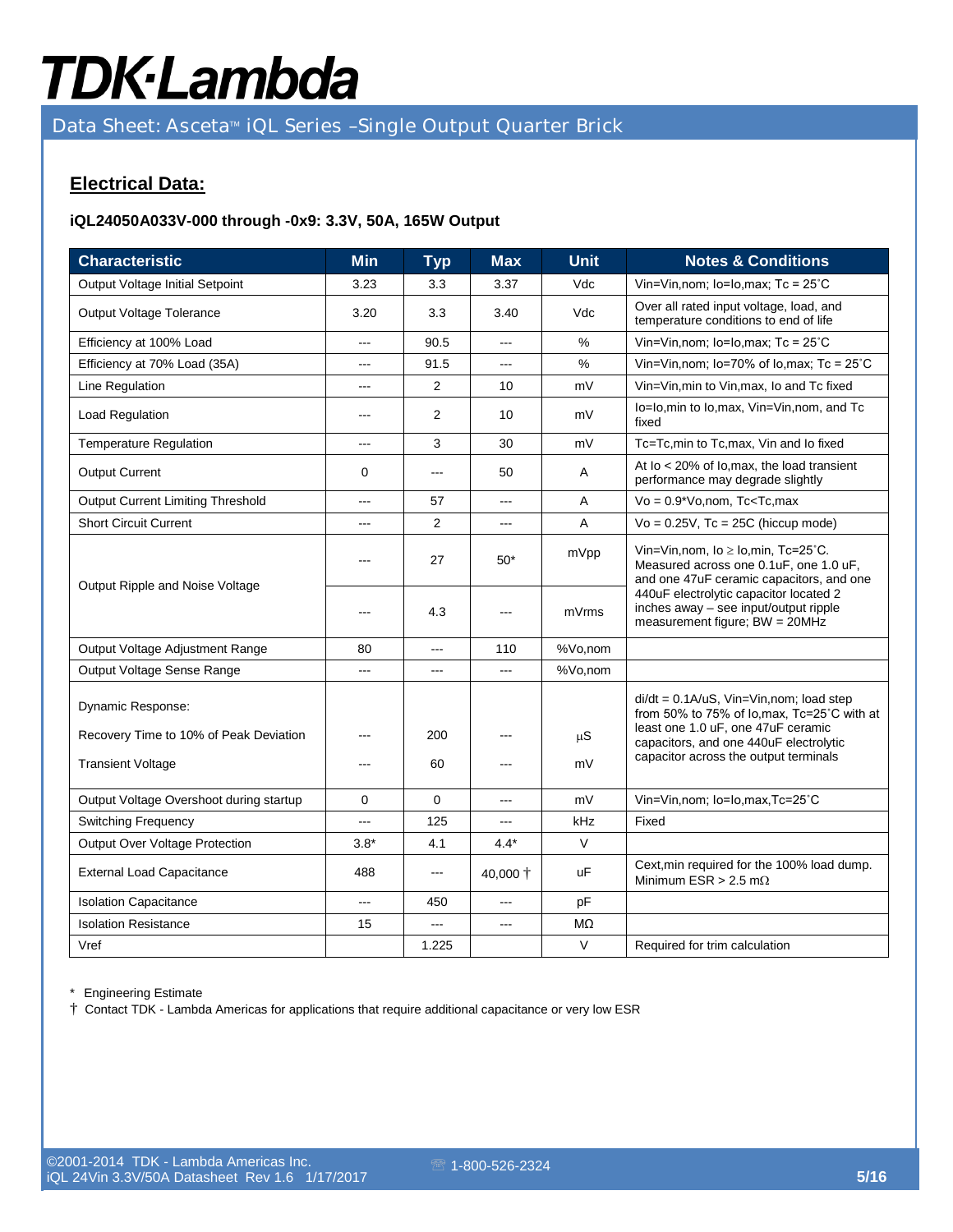### Data Sheet: Asceta<sup>™</sup> iQL Series -Single Output Quarter Brick

### **Electrical Characteristics: iQL24050A033V-000 through -0x9: 3.3V, 50A, 165W Output**



ان المورد 1-800-526-2324 **6/16 من المورد 1-800-526 من المورد 1-800-6**<br>المورد 16 من المورد المورد 16 من المورد المورد المورد المورد المورد المورد المورد المورد المورد المورد المورد ا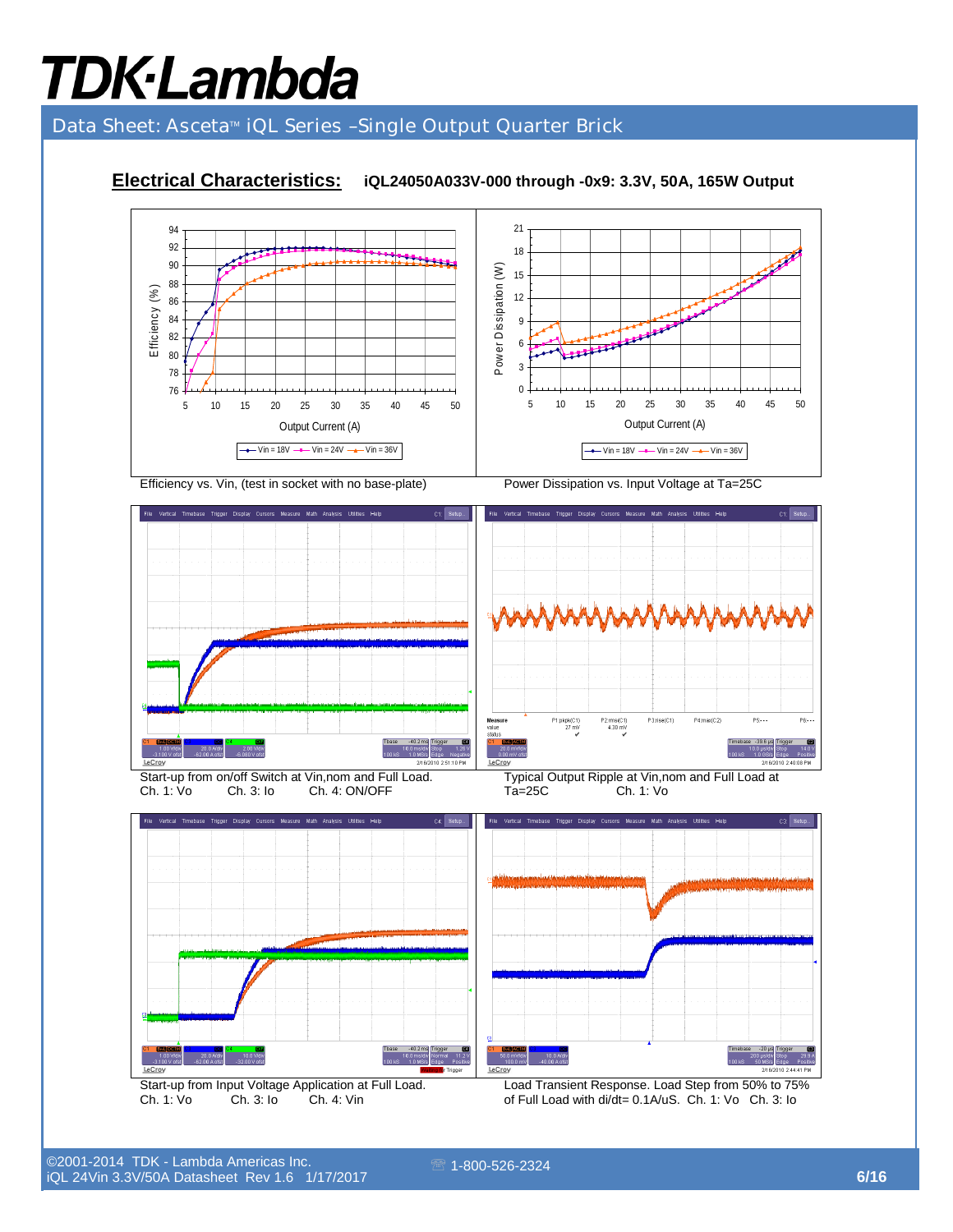### Data Sheet: Asceta<sup>™</sup> iQL Series -Single Output Quarter Brick

### **Electrical Characteristics: iQL24050A033V-000 through -0x9: 3.3V, 50A, 165W Output**



Output Current Limit Characteristics vs. Input Voltage Typical Input Current vs. Input Voltage Characteristics



3.295 3.296 3.297 3.298 3.299 3.3 18 20 22 24 26 28 30 32 34 36 Input Voltage (V) OOutput Voltage (V)

 $\rightarrow$   $\sim$   $\cdot$  Io\_min = 5A  $\rightarrow$   $\sim$  Io\_mid = 25A  $\rightarrow$  Io\_max = 50A



Typical Output Voltage vs. Load Current at Ta=25C. Typical Output Voltage vs. Input Voltage at Ta=25C.

% **Change** of Vout Trim Down Resistor (Ohm) % **Change** of Vout Trim Up Resistor (Ohm)  $-10$  40.9K +5 176.7K  $-20$  15.3K +10 90.1K

e.g. trim up 5%

$$
\text{Rup} := \left[ \frac{5.11 \times 3.3 \cdot (100 + 5)}{1.225 \times 5} - \frac{511}{5} - 10.22 \right] \cdot \text{K}
$$

Typical Output Voltage vs. Low Voltage Input Turn-on and Turn-off at Ta=25C

Calculated Resistor Values for Output Voltage Adjustment

©2001-2014 TDK - Lambda Americas Inc. iQL 24Vin 3.3V/50A Datasheet Rev 1.6 1/17/2017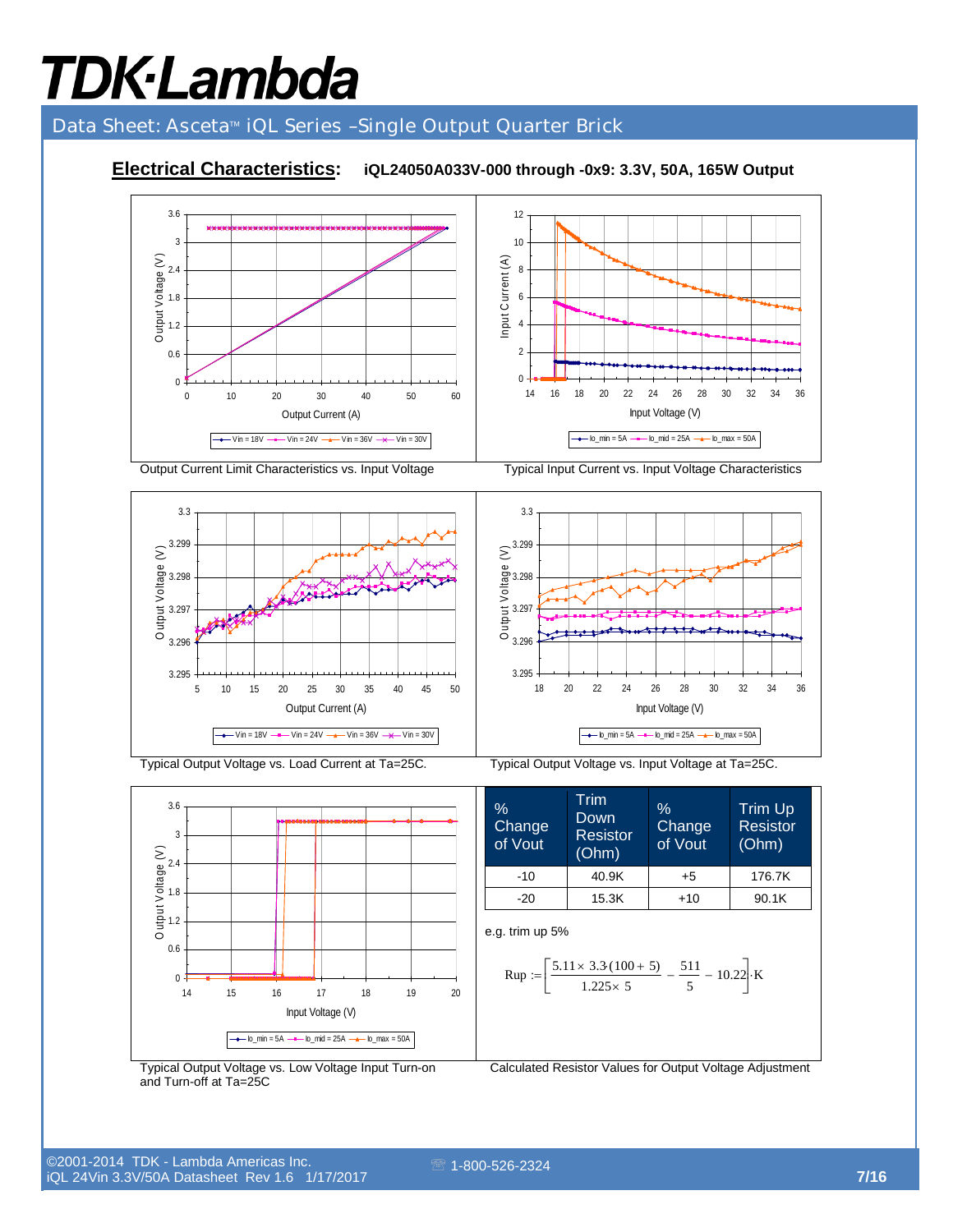### Data Sheet: Asceta<sup>™</sup> iQL Series -Single Output Quarter Brick



Thermal measurement location – top view

The thermal curves provided are based upon measurements made in TDK - Lambda Americas' experimental test setup that is described in the Thermal Management section. Due to the large number of variables in system design, TDK - Lambda Americas recommends that the user verify the module's thermal performance in the end application. The critical component should be thermo- coupled and monitored, and should not exceed the temperature limit specified in the derating curve above. It is critical that the thermocouple be mounted in a manner that gives direct thermal contact otherwise significant measurement errors may result.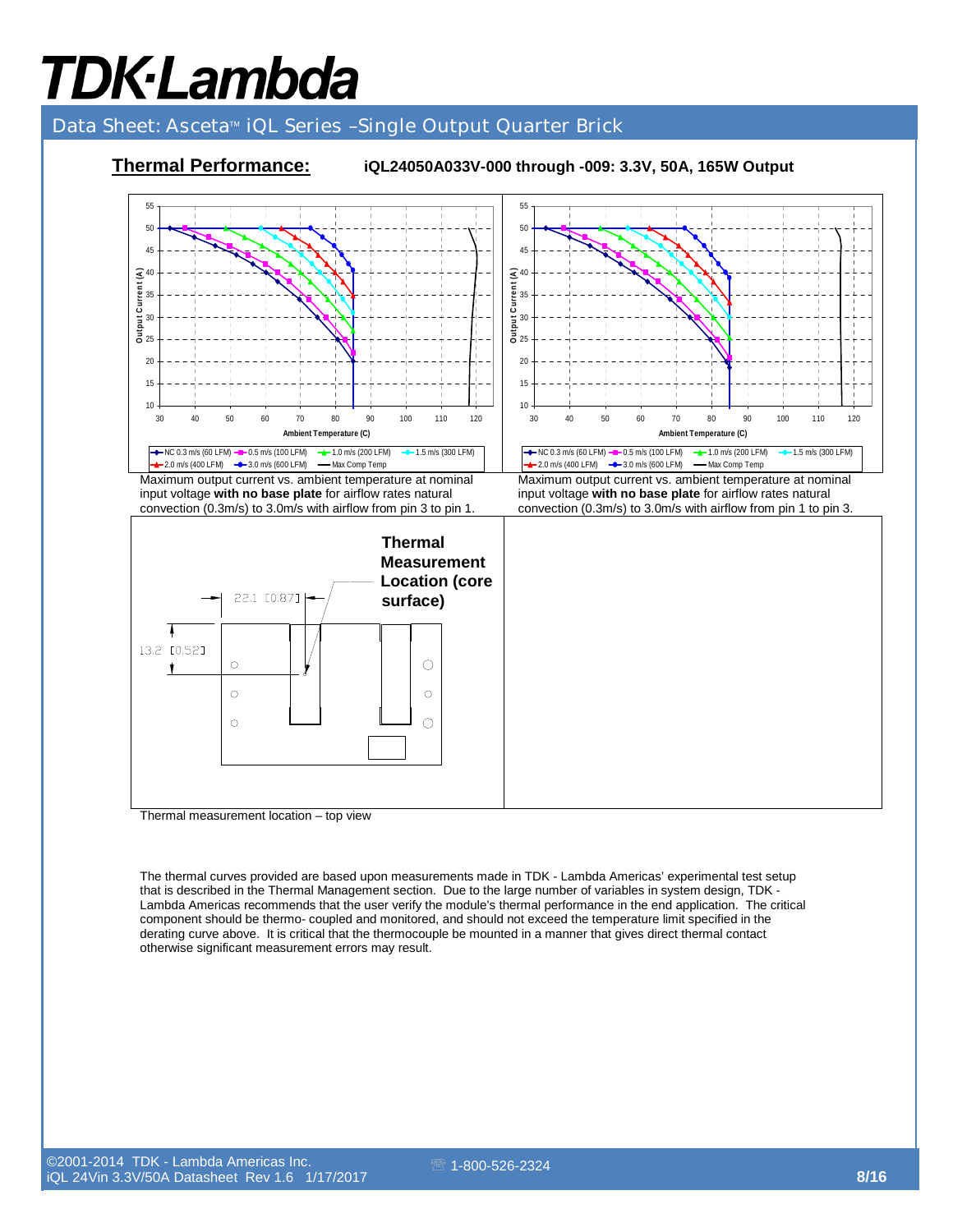### Data Sheet: Asceta<sup>™</sup> iQL Series -Single Output Quarter Brick



Thermal measurement location for base plate option – top view

The thermal curves provided are based upon measurements made in TDK - Lambda Americas' experimental test setup that is described in the Thermal Management section. Due to the large number of variables in system design, TDK - Lambda Americas recommends that the user verify the module's thermal performance in the end application. The critical component should be thermo- coupled and monitored, and should not exceed the temperature limit specified in the derating curve above. It is critical that the thermocouple be mounted in a manner that gives direct thermal contact otherwise significant measurement errors may result.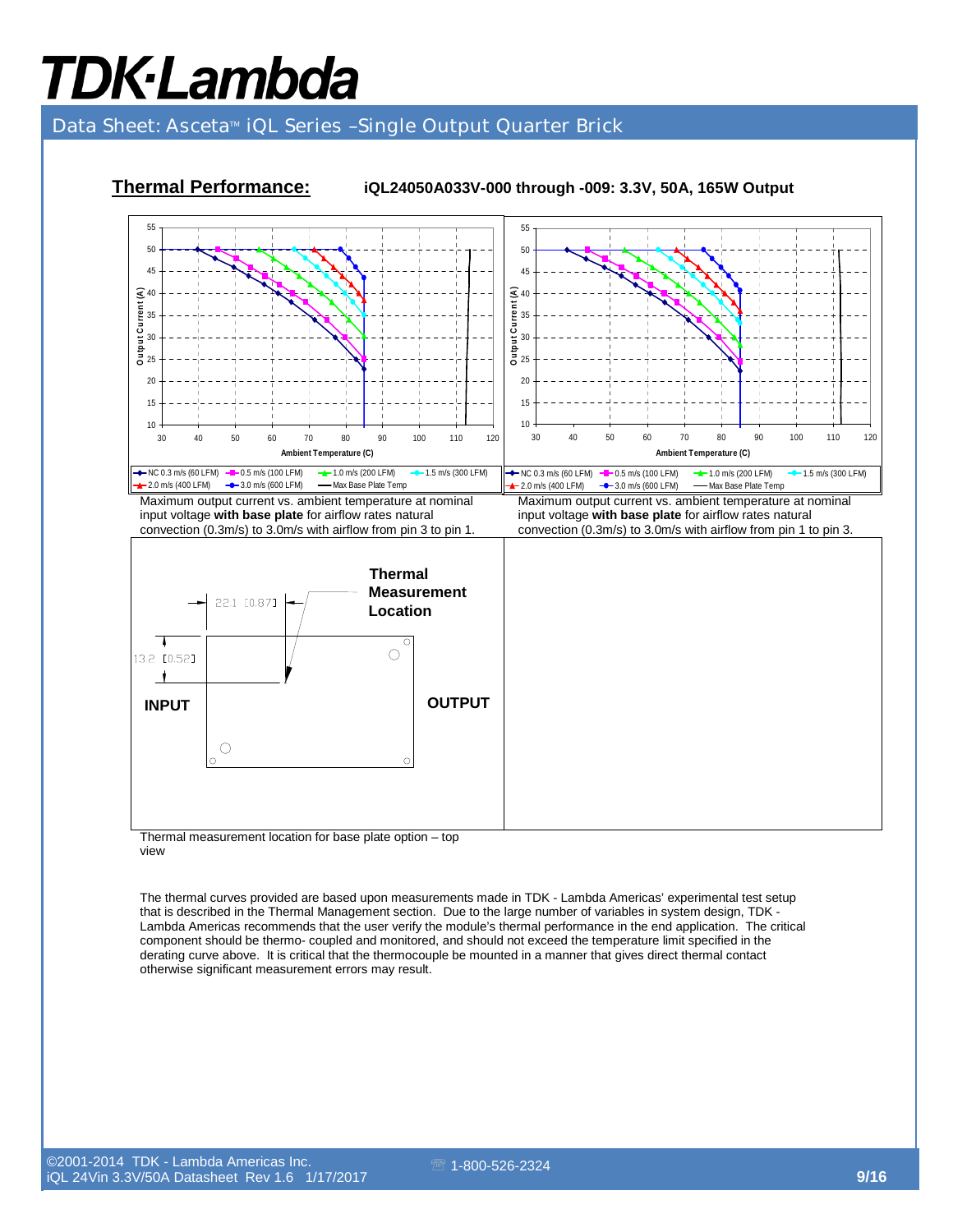### Data Sheet: Asceta<sup>™</sup> iQL Series -Single Output Quarter Brick

#### **Thermal Management:**

An important part of the overall system design process is thermal management; thermal design must be considered at all levels to ensure good reliability and lifetime of the final system. Superior thermal design and the ability to operate in severe application environments are key elements of a robust, reliable power module.

A finite amount of heat must be dissipated from the power module to the surrounding environment. This heat is transferred by the three modes of heat transfer: convection, conduction and radiation. While all three modes of heat transfer are present in every application, convection is the dominant mode of heat transfer in most applications. However, to ensure adequate cooling and proper operation, all three modes should be considered in a final system configuration.

The open frame design of the power module provides an air path to individual components. This air path improves convection cooling to the surrounding environment, which reduces areas of heat concentration and resulting hot spots.

**Test Setup:** The thermal performance data of the power module is based upon measurements obtained from a wind tunnel test with the setup shown in the wind tunnel figure. This thermal test setup replicates the typical thermal environments encountered in most modern electronic systems with distributed power architectures. The electronic equipment in networking, telecom, wireless, and advanced computer systems operates in similar environments and utilizes vertically mounted printed circuit boards (PCBs) or circuit cards in cabinet racks.

The power module is mounted on a 0.087 inch thick, 12-layer, 2oz/layer PCB and is vertically oriented within the wind tunnel. Power is routed on the internal layers of the PCB. The outer copper layers are thermally decoupled from the converter to better simulate the customer's application. This also results in a more conservative derating.

The cross section of the airflow passage is rectangular with the spacing between the top of the module and a parallel facing PCB kept at a constant (0.5 in). The power module's orientation with respect to the airflow direction can have a significant impact on the unit's thermal performance.

**Thermal Derating:** For proper application of the power module in a given thermal environment, output current derating curves are provided as a design guideline in the



### **Wind Tunnel Test Setup Figure**

Dimensions are in millimeters and (inches).

Thermal Performance section for the power module of interest. The module temperature should be measured in the final system configuration to ensure proper thermal management of the power module. For thermal performance verification, the module temperature should be measured at the component indicated in the thermal measurement location figure on the thermal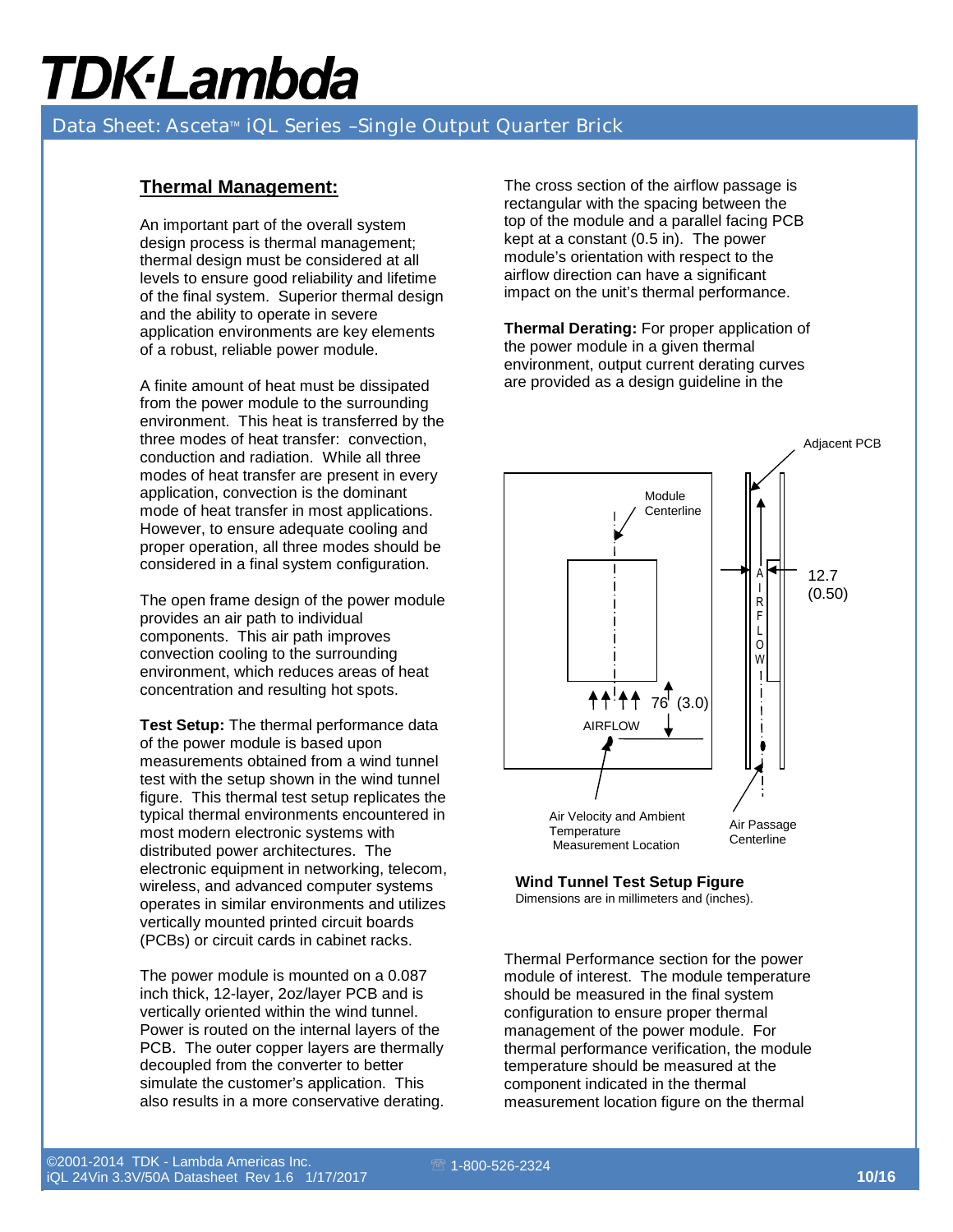#### Data Sheet: Asceta<sup>™</sup> iQL Series -Single Output Quarter Brick

performance page for the power module of interest. In all conditions, the power module should be operated below the maximum operating temperature shown on the derating curve. For improved design margins and enhanced system reliability, the power module may be operated at temperatures below the maximum rated operating temperature.

Heat transfer by convection can be enhanced by increasing the airflow rate that the power module experiences. The maximum output current of the power module is a function of ambient temperature  $(T<sub>AMB</sub>)$  and airflow rate as shown in the thermal performance figures on the thermal performance page for the power module of interest. The curves in the figures are shown for natural convection through 3 m/s (600 ft/min). The data for the natural convection condition has been collected at 0.3 m/s (60 ft/min) of airflow, which is the typical airflow generated by other heat dissipating components in many of the systems that these types of modules are used in. In the final system configurations, the airflow rate for the natural convection condition can vary due to temperature gradients from other heat dissipating components.

**Heatsink Usage: For applications with** demanding environmental requirements, such as higher ambient temperatures or higher power dissipation, the thermal performance of the power module can be improved by attaching a heatsink or cold plate. The iQL platform is designed with a base plate with two M3 X 0.5 throughthreaded mounting fillings for attaching a heatsink or cold plate. The addition of a heatsink can reduce the airflow requirement; ensure consistent operation and extended reliability of the system. With improved thermal performance, more power can be delivered at a given environmental condition.

Standard heatsink kits are available from TDK - Lambda Americas for vertical module mounting in two different orientations

(longitudinal – perpendicular to the direction of the pins and transverse – parallel to the direction of the pins). The heatsink kit contains four M3 x 0.5 steel mounting screws and a precut thermal interface pad for improved thermal resistance between the power module and the heatsink. The screws should be installed using a torquelimiting driver set between 0.35-0.55 Nm (3- 5 in-lbs).

The system designer must use an accurate estimate or actual measure of the internal airflow rate and temperature when doing the heatsink thermal analysis. For each application, a review of the heatsink fin orientation should be completed to verify proper fin alignment with airflow direction to maximize the heatsink effectiveness. For TDK - Lambda Americas' standard heatsinks, contact TDK - Lambda Americas Inc. for latest performance data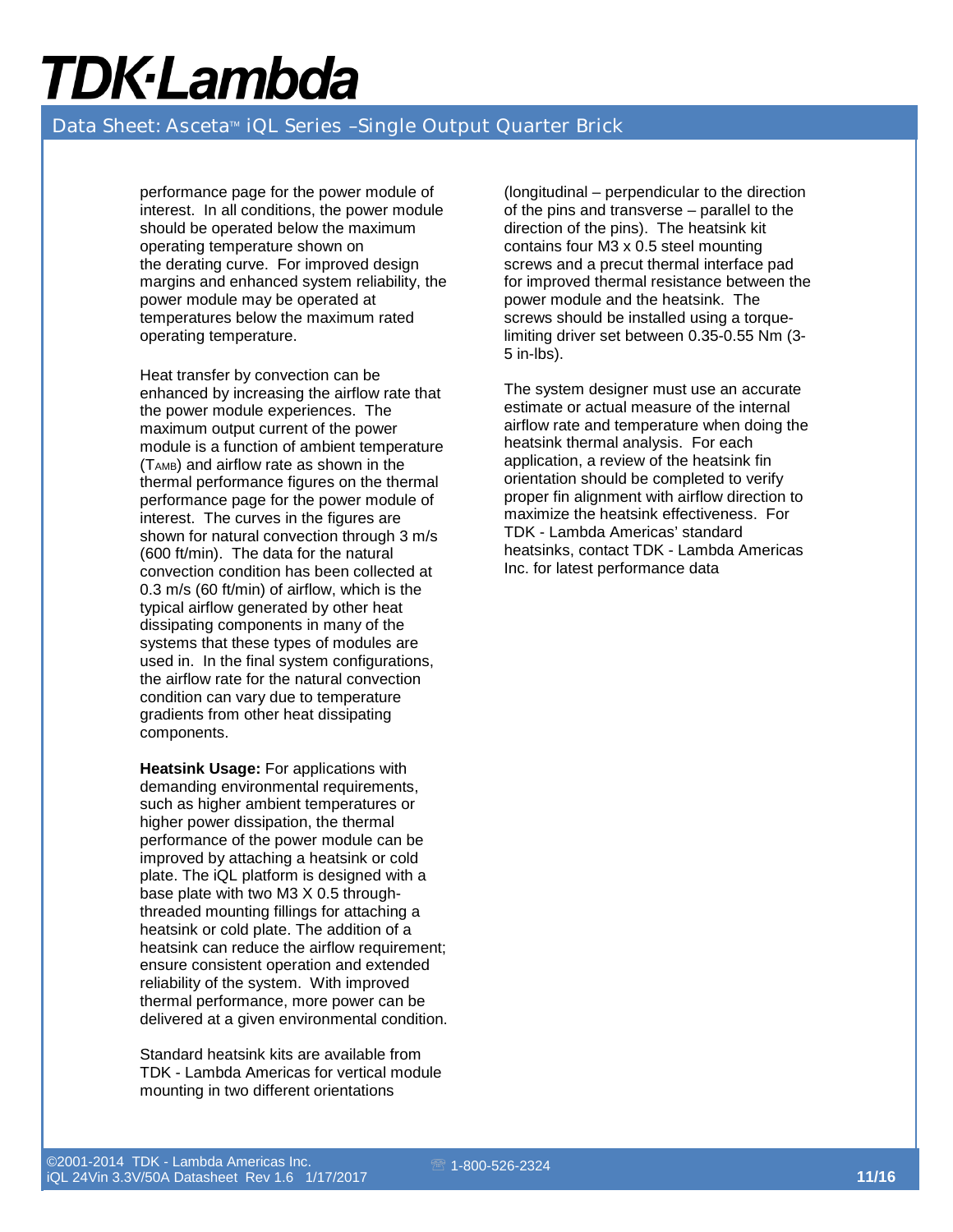Data Sheet: Asceta<sup>™</sup> iQL Series -Single Output Quarter Brick

#### **Operating Information:**

**Over-Current Protection:** The power modules have current limit protection to protect the module during output overload and short circuit conditions. During overload conditions, the power modules may protect themselves by entering a hiccup current limit mode. The modules will operate normally once the output current returns to the specified operating range. A latched overcurrent protection option is also available. Consult the TDK - Lambda Americas' technical support for details.

**Output Over-Voltage Protection:** The power modules have a control circuit, independent of the main control loop, that reduces the risk of over voltage appearing at the output of the power module during a fault condition. If there is a fault in the main regulation loop, the over voltage protection circuitry will latch the power module off once it detects the output voltage condition as specified on the Electrical Data page. To remove the module from the latched condition, either cycle the input power or toggle the remote ON/OFF pin providing that over-voltage conditions have been removed. The reset time of the ON/OFF pin should be 500ms or longer.

An optional non-latching OVP protection feature is also available. Consult the TDK - Lambda Americas' technical support for details.

**Thermal Protection:** When the power modules exceed the maximum operating temperature, the modules will turn-off to safeguard the units against thermal damage. The module will auto restart as the unit is cooled below the over temperature threshold. A latched over-temperature protection option is also available. Consult the TDK - Lambda Americas' technical support for details.

**Remote On/Off:** - The power modules have an internal remote on/off circuit. The user must supply an open-collector or compatible switch between the Vin(-) pin and the on/off pin. The maximum voltage generated by the power module at the on/off terminal is 15V. The maximum allowable leakage current of the switch is 50uA. The switch must be capable of maintaining a low signal Von/off < 0.8V while sinking 400uA.

The standard on/off logic is negative logic. The module will turn on if pin 2 is connected to pin 3, and it will be off if pin 2 is left open. If the negative logic feature is not being used, pin 2 should be shorted to pin 3.

An optional positive logic is available. The power module will turn on if pin 2 is left open and will be off if pin 2 is connected to pin 3. If the positive logic circuit is not being used, terminal 2 should be left open.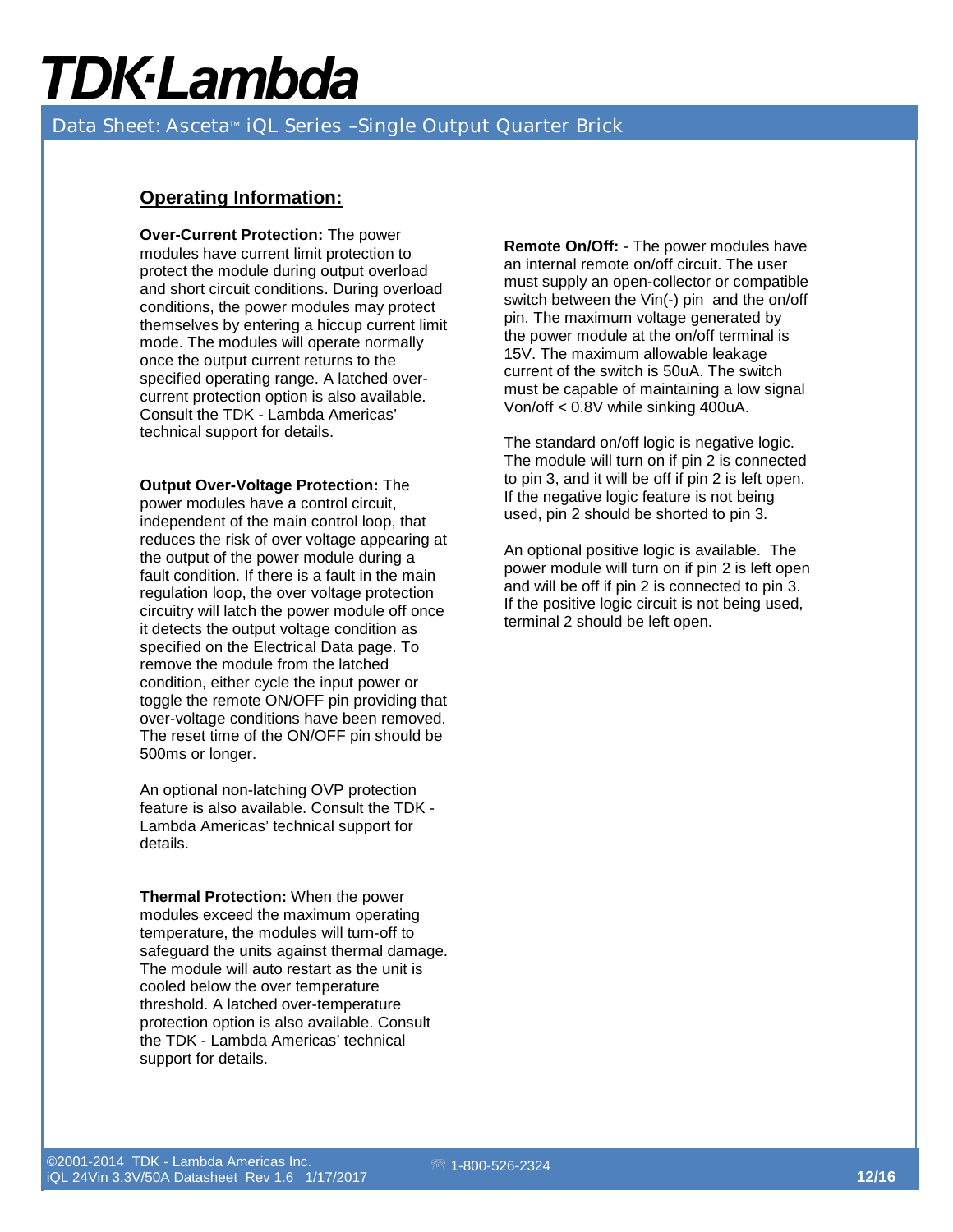Data Sheet: Asceta<sup>™</sup> iQL Series -Single Output Quarter Brick



**On/Off Circuit for positive or negative logic** 

**Output Voltage Adjustment:** The output voltage of the module may be adjusted by using an external resistor connected between the trim pin 6 and either the Sense (+) or Sense (-) pin. If the voltage trim feature is not used, pin 6 should be left open. Care should be taken to avoid injecting noise into the module's trim pin. A small 0.01uF capacitor between the power module's trim pin and Sense (-) pin may help to avoid this.

With a resistor between the trim pin and Sense (-) pin, the output voltage is adjusted down. To adjust the output voltage down a percentage of Vout (∆%) from Vo,nom, the trim resistor should be chosen according to the following equation:

$$
R_{down} = 5.11 \times (\frac{100}{\Delta\%} - 2)
$$
 (kΩ)

**Where** 

$$
\Delta\% = 100 \times (Vo, nom - Vdesired) / Vo\_nom
$$

The current limit set point does not increase as the module is trimmed down, so the available output power is reduced.



**Circuit to decrease output voltage** 



With a resistor between the trim pin and sense (+) pin, the output voltage is adjusted up. To adjust the output voltage up a percentage of Vout (∆%) from Vo,nom the trim resistor (in kΩ) should be chosen according to the following equation:

$$
R_{up} = 5.11 \times \left(\frac{V_{0,nom} \times (100 + \Delta\%)}{Vref \times \Delta\%} - \frac{100}{\Delta\%} - 2\right)
$$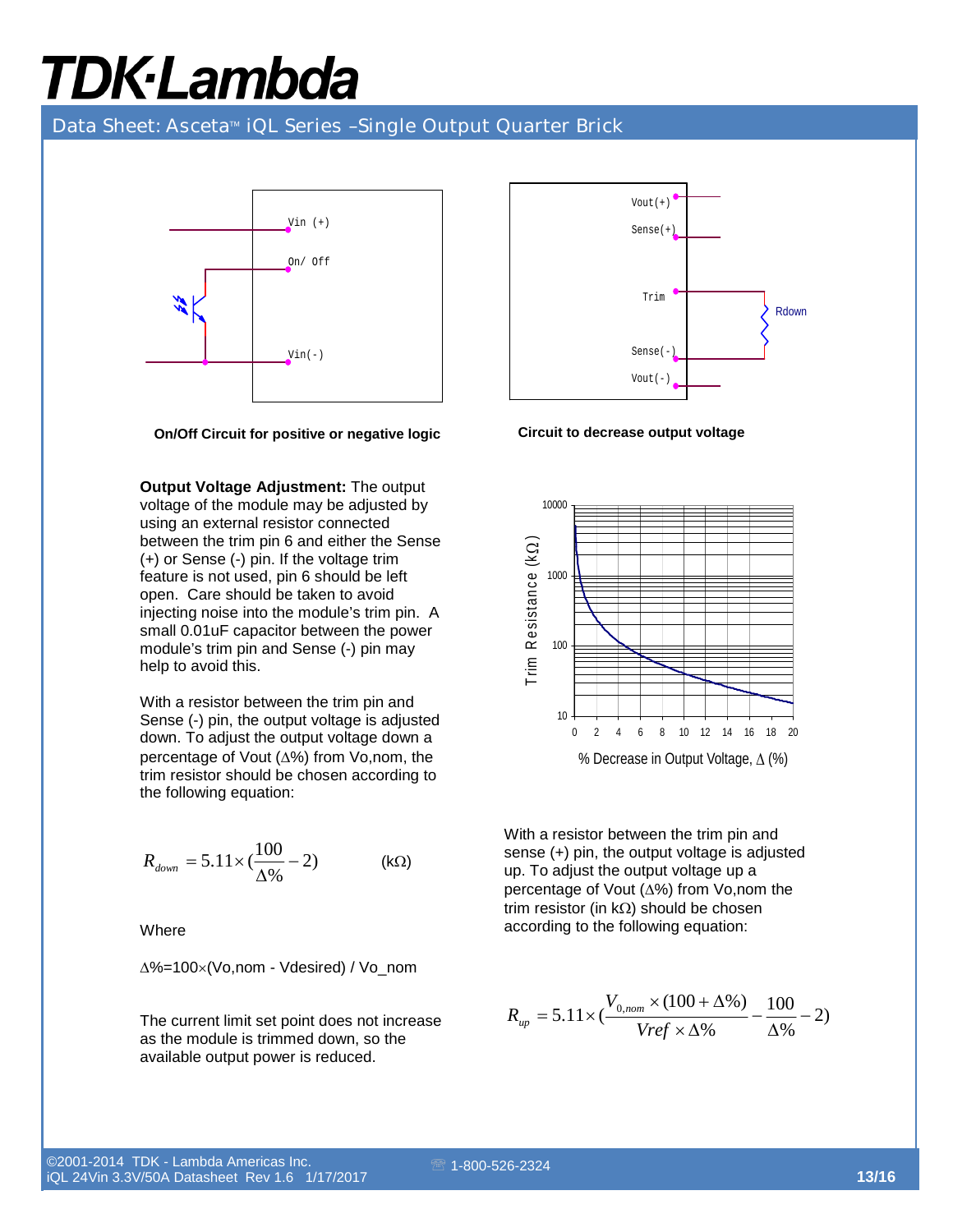### Data Sheet: Asceta<sup>™</sup> iQL Series -Single Output Quarter Brick



**Circuit to increase output voltage** 



<sup>%</sup> Increase in Output Voltage, ∆ (%)

The value of Vref can be found in the Electrical Data section of this data sheet. The maximum power available from the power module is fixed. As the output voltage is trimmed up, the maximum output current must be decreased to maintain the maximum rated power of the module. It is also desirable to slightly increase the input voltage while trimming up the output with heavy load current.

As the output voltage is trimmed up, the output over-voltage protection set point is not adjusted. Trimming the output voltage too high may cause the output over voltage protection circuit to be triggered.

**Remote Sense:** The power modules feature remote sense to compensate for the effect of output distribution drops. The output voltage sense range defines the maximum voltage allowed between the output power terminals and output sense terminals, and it is found on the electrical data page for the power module of interest. If the remote sense feature is not being used, the Sense(+) pin should be connected to the Vo(+) pin and the Sense (-) pin should be connected to the Vo(-) pin.

The output voltage at the Vo(+) terminal can be increased by either the remote sense or the output voltage adjustment feature.

As the output voltage increases due to the use of the remote sense, the maximum load current must be decreased for the module to remain below its maximum power rating.

**EMC Considerations:** TDK - Lambda Americas' power modules are designed for use in a wide variety of systems and applications. With the help of external EMI filters and careful layout, it is possible to meet CISPR 22 class A or B requirement. For assistance with designing for EMC compliance, please contact TDK - Lambda Americas' technical support.

**Input Impedance:** The source impedance of the power feeding the DC/DC converter module will interact with the DC/DC converter. To minimize the interaction, two or more 220uF/50V input electrolytic capacitors should be present if the source inductance is greater than 4uH.

### **Reliability:**

The power modules are designed using TDK - Lambda Americas' stringent design guidelines for component derating, product qualification, and design reviews. Early failures are screened out by both burn-in and an automated final test. The MTBF is calculated to be greater than 3M hours at nominal input, full load, and Ta = 40˚C using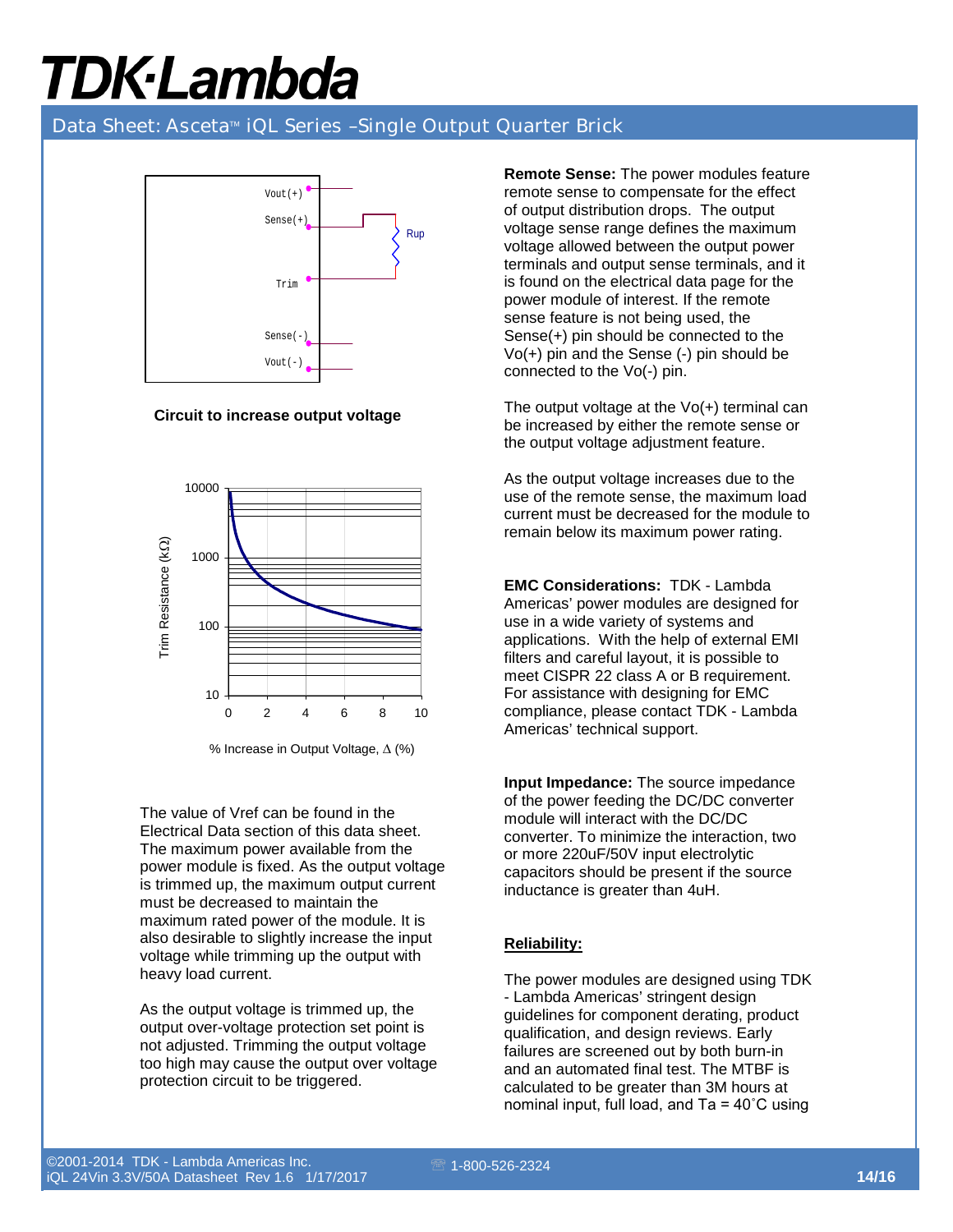### Data Sheet: Asceta<sup>™</sup> iQL Series -Single Output Quarter Brick

the Telcordia TR-332 issue 6 calculation method.

Improper handling or cleaning processes can adversely affect the appearance, testability, and reliability of the power modules. Contact TDK - Lambda Americas' technical support for guidance regarding proper handling, cleaning, and soldering of TDK - Lambda Americas' power modules.

#### **Quality:**

TDK - Lambda Americas' product development process incorporates advanced quality planning tools such as FMEA and Cpk analysis to ensure designs are robust and reliable. All products are assembled at ISO certified assembly plants.

#### **Input/Output Ripple and Noise Measurements:**



The input reflected ripple is measured with a current probe and oscilloscope. The ripple current is the current through a 12µH differential mode inductor, Lin, with esr ≤ 10 mΩ, feeding a capacitor, C1, esr ≤ 700 mΩ @ 100kHz, across the module input voltage pins. The capacitor C1 across the input shall be at least two 220µF/50V electrolytic capacitor along with two 1uF to 2.2uF/50V ceramic capacitors. A 220µF/50V capacitor for C0 is also recommended.

The output ripple measurement is made approximately 7 cm (2.75 in.) from the power module using an oscilloscope and BNC socket. The capacitor Cext is located about 5 cm (2 in.) from the power module; its value varies from code to code and is found on the electrical data page for the power module of interest under the ripple & noise voltage specification in the Notes & Conditions column.